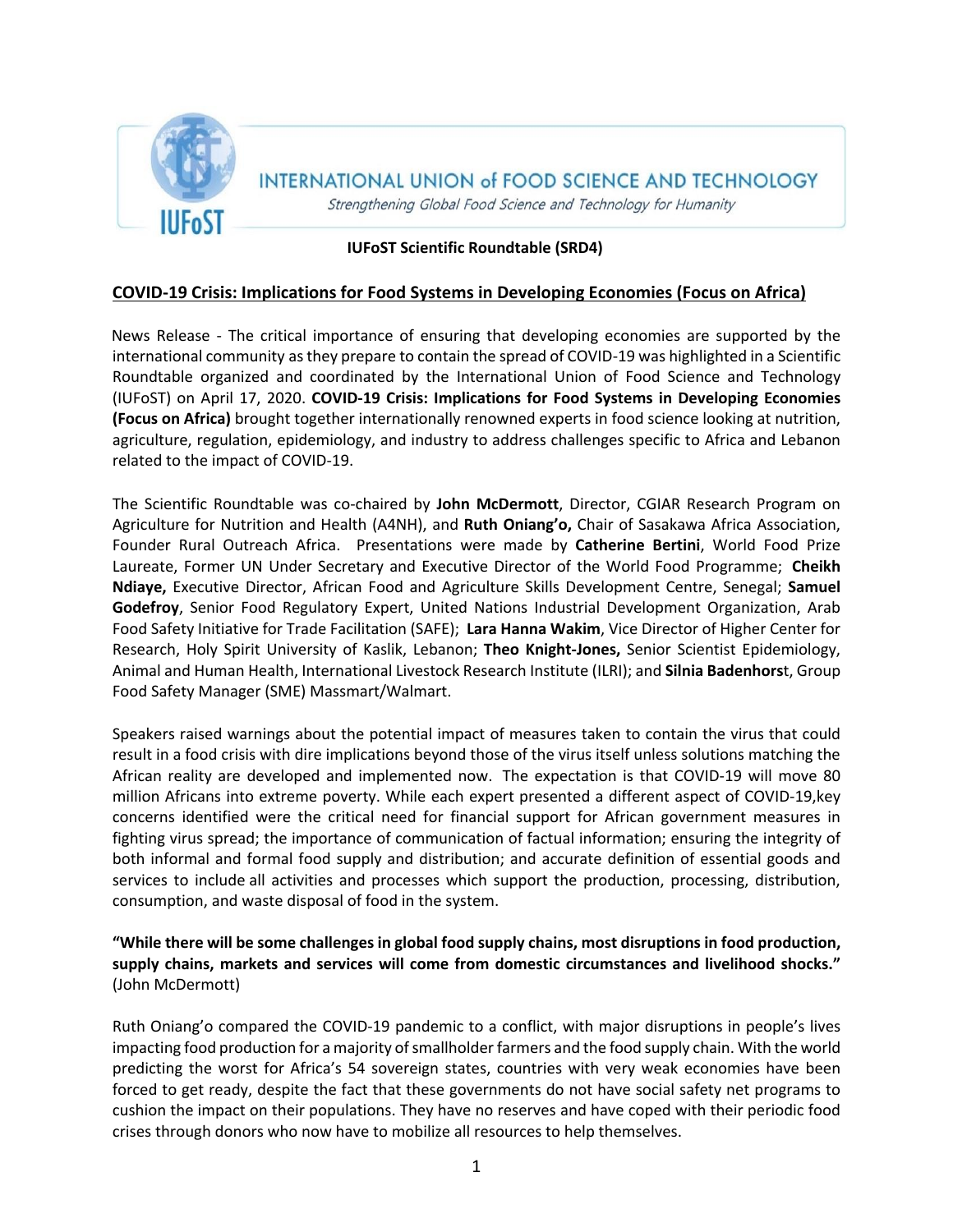Following on this theme, Cheikh Ndiaye stressed that the strategy of everyone solving their own problems is unsustainable and counterproductive. The globally accepted practice of closing down cities and businesses is difficult to implement in the African context without food shortages, price increases and starvation in vulnerable populations. Efforts should be made to assist workers in all sectors of food systems impacted in the hope that with support from the international community it may be possible to mitigate some of the foreseeable negative impacts.

# **"Guidance needs to be provided for practices of sanitation, but also how to protect workers' health and conditions in order to make sure that they continue to operate**." (Sam Godefroy)

Regulators must continue to play an important role in limiting supply disruption and maintaining operations through communication of scientifically credible information, especially with regard to transmission of the virus; including providing guidance to food and agri-food producers in sanitation and worker protection standards, amongst other things; and ensuring that no new threats or hazards are introduced, including food fraud and prevention of dumping to avoid shortages. Sam Godefroy noted that guidance must be adapted to African food production sector and supply chain realities, including how to practice social distancing in the context of farmers markets and small farmer production.

# **"From villages to nations, leaders must be nimble and must quickly fix disruptions in the food chains."** (Catherine Bertini).

The inevitable rise in demand for food and the need for innovation on how food can be safely sold and distributed rules for acceptable sales and distribution to avoid wasting food also was a key issue. Catherine Bertini advocated against knee-jerk political decisions, such as closing borders, that negatively impact consumers, farmers, and processors and strongly supported finding creative approaches for delivery of food and food aid including sufficient production of special food for children from birth to two years of age to avoid the potential creation of a generation of stunted children during a food shortage.

**"Continuous tracking of operations within the value chain will be necessary. A disruption of activities at any single point in the value chain will have knock-on implications for others. Furthermore, problems with cross-cutting services, such as transportation of employees and goods, could impact at multiple nodes simultaneously. In this regard, the importance of logistical services within the chain, to ensure efficient movement of both products, services and labour, cannot be overemphasised." (**Silnia Badenhurst).

With regard to food access, the focus was on the importance of a number of measures, including promotion of school feeding at home; establishment of food banks; compelling food-producing companies and food retail stores to recycle consumable foodstuffs and make it available to the most vulnerable; establishing humanitarian food reserves; ensuring emergency foodstuffs are mobilised; and scaling up nutritional support and feeding schemes. The informal sector plays an essential part of the 'business as usual' food system, as it supplies a variety of essential food and related services to the poor and vulnerable groups, Silnia Badenhurst emphasized.

# *"This global health crisis is not an ordinary shock to supply and demand or access to food; it is a shock to the world as a whole. It is a human crisis."* (Lara Hanna Wakim)

The specific issue is the access to inputs in time for the agricultural planting season, as delays due to transport and market disruptions may affect yields and income. A declining demand due to a decline in